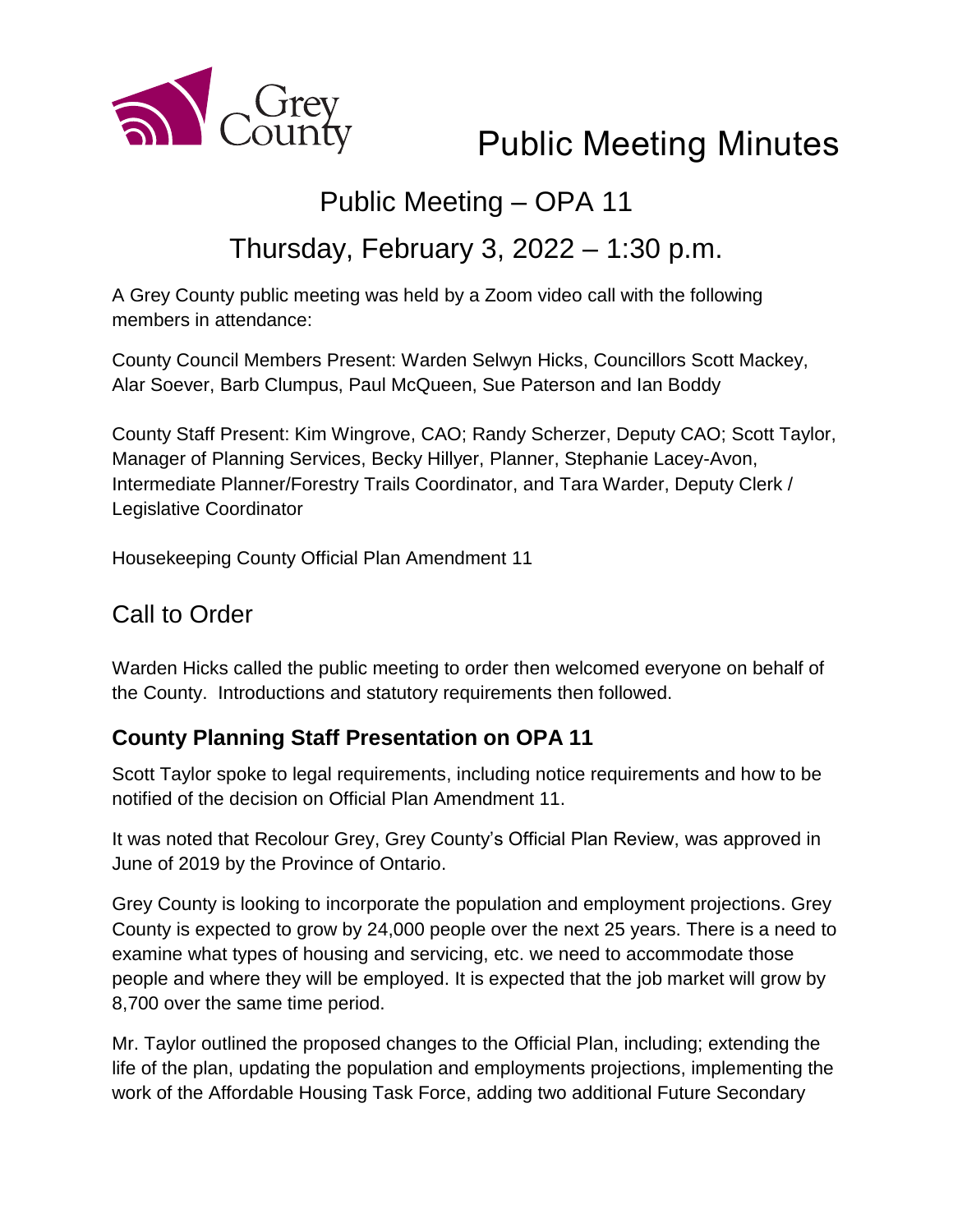Plan areas, preservation of barns, clarifying on-farm diversified use and camping/glamping policies, updating policies regarding the CP Rail Trail and clarifying bedrock and shale policies, among others.

Warden Hicks then opened the meeting up to members of the public attending to provide their comments.

#### **Comments from the Public**

Mr. Taylor further noted names of the individuals who submitted written comments, and provided a brief summary of their comments.

Wesley Wilson attended representing Ontario Barn Preservation. He thanked Planning staff for integrating the comments and policy positions and offered his support for the suggested barn preservation policies.

Suresh Singh, President and CEO of Loon Call Development Group spoke to Section 2 regarding the housing growth, aging population, and seasonal growth. He expressed concern that the growth numbers will be understated. Given the proximity of other counties and potential for movement into Grey, especially Meaford and Markdale where Loon Call developments are being constructed. The particular housing type Loon Call is building will draw people to Grey County.

Robert List, planner who works with Loon Call Development Group noted that he is looking forward to the construction of affordable housing. He emphasized that Section 2 should be reworked to identify that the growth projections are indeed just projections as opposed to limits. Further, the Provincial Policy Statement, Official Plan and Local Official Plan are guidelines and have lost sight of that over the years. He suggested that there is a need to look at alternative ways to identify settlement areas at the County level to get out of the business of identifying limits to growth at the county level and specific land use designations at the County level. He noted that they are more effectively done at the local level, and that duplication of process is unnecessary. Further, property ownership boundaries, sanitary and storm sewer catchment areas, topographical constraints, vehicular access, and connectivity to the existing built community needs to be recognized in the justification for Official Plan designations and settlement area boundaries. They are requesting that County staff review the previous request with respect to additional lands owned by Loon Call in Markdale and that the request be considered as part of the County Official Plan Amendment.

Marian Ratcliffe expressed concern with the increasing light pollution across the County and spoke to the need to make changes to slow or decrease the level of light pollution in the County through additional dark sky policies. She believes it is important to provide clear guidance on this matter and request dark sky approved lighting at the local level.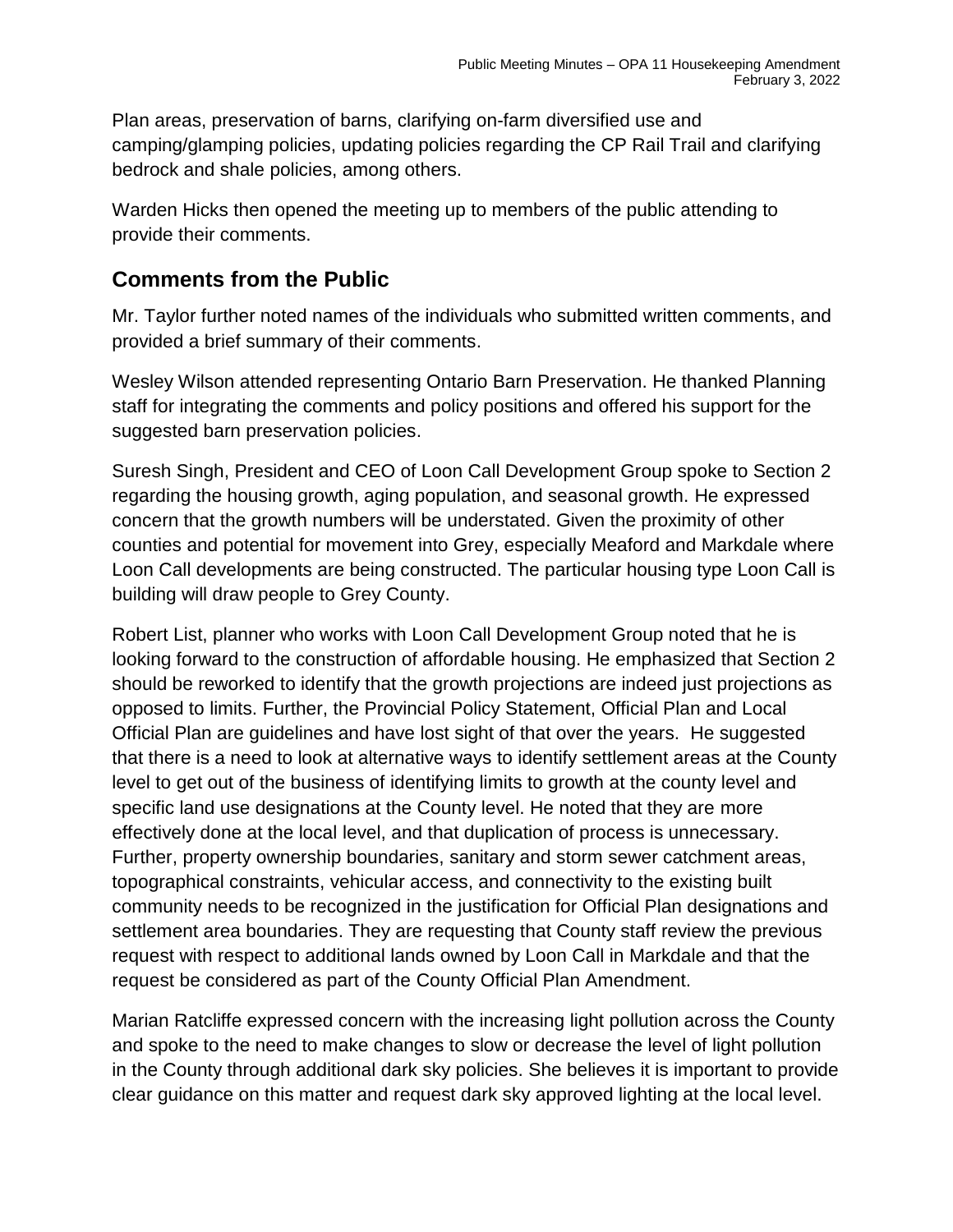She noted that it is not enough to add a shield without changing the colour of the light in order to qualify as dark sky approved. There is a need to specify the placement and aiming of light and colour as part of the policy. Electronic message board and billboards are also a concern. She looks forward to continuing to work with Grey County staff on this matter.

Sybrielle Wang, Housing Coordinator for the Town of Saugeen Shores, is interested in hearing thoughts on additional residential units and the response to tiny homes and garden suites, etc.

Lucy Richmond noted she is only observing the meeting today.

Peter Hambly noted he is only observing the meeting today.

Brian Tocheri, CAO Town of Hanover, noted that the Town of Hanover has sent in detailed comments. He noted that the Town has 8.2% of the population and 11.8% percent of jobs in Grey County. According to the Growth Management Study, Hanover's proportion of jobs relative to the rest of the County will continue to grow. It is bordered on three sides by West Grey and on one side by Brockton in Bruce County. Hanover is a shared community of interest. Hanover's shortage of land has been the topic of debate for many years now. The land supply is limited and there is a need to look beyond the borders to accommodate growth. The areas selected for consideration extend into West Grey to the north and east. There is a local precedent resulting from a settlement reached during the Town's appeal of OPA 80. There was an agreement that a future secondary plan area and extension be established to the east in the Municipality of West Grey. The shortfall will continue as Hanover grows. The Town wants to work collaboratively with Grey County and neighbours as opposed to having the province intervene. Hanover supports the amendments for growth outlined in OPA 11. There is much work to be done and that Hanover does not have sufficient lands to meet the growth projected.

Bianca Metz noted that she is a tiny house consultant and sustainable living specialist with her business The Giving Tree. She wishes to applaud Grey County for considering tiny homes as an affordable housing solution. She encourages Council to consider tiny homes on leased lands through a temporary use by-law. This provides an opportunity for home ownership by mortgaging a builder that is not tied to land. She noted the benefit of tiny homes on leased land.

Warren Dickert noted he is only observing the meeting today.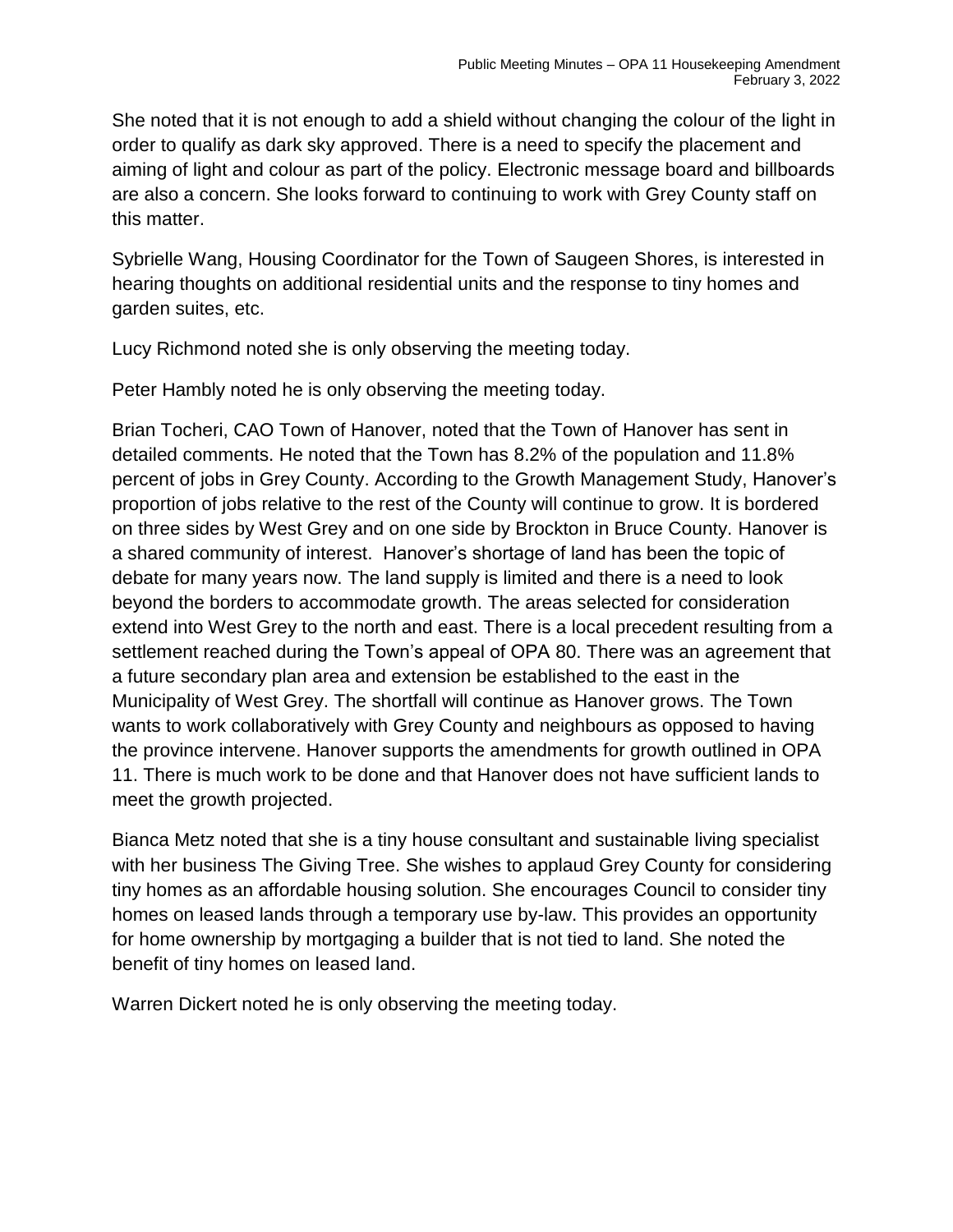### **Council Comments**

Councillor Soever expressed concern that the projections of growth are conservative and inquired as to how much land is actually able to be developed. Further questions on whether there is adequate water and wastewater capacity were noted.

Councillor Mackey asked if the County has a definition of what a tiny home is. Staff noted that it is up to municipal zoning by-laws to make that determination. The County's Official Plan defer to the Ontario Building Code and zoning to determine what can be achieved when it comes to tiny homes. Further questions on temporary use bylaws were addressed. Staff noted that something like a garden suite that is temporary in nature could be considered in rural areas. They are homes with some permanence that are connected to a septic system and well on the site, but are temporary in that the resident doesn't own the land but owns the unit and can relocate it.

Further questions regarding on-farm diversified uses were addressed. Staff noted that more opportunities are provided in rural areas versus agricultural areas. The Provincial Policy Statement was restrictive in the early 2000's, but the Province has opened up the doors and allowed for more types of businesses on farm that were meant to be secondary to the farm in terms of land area, though from an income perspective they might not be secondary. Staff have attempted to allow for flexibility to allow the primary use to be farming and not unduly restrict the types of businesses that can establish there. There are not any significant changes proposed through OPA 11. It's necessary to allow flexibility so that these farms and businesses can continue to operate.

Councillor McQueen noted that the recent ROMA conference acknowledged changes to the Ontario Building Code surrounding tiny homes. Grey Highlands removed the minimum size of homes in their zoning by-law to allow the Ontario Building Code to dictate the size. He inquired as to whether it is possible to have multiple tiny homes on a lot.

Councillor Paterson noted she is pleased to see the County is continuing to direct growth to the two wholly designated primary settlement areas and acknowledges that Hanover does not have sufficient lands to accommodate its growth. The Town is supportive of OPA 11.

Councillor Mackey inquired as to whether the density policy review for primary settlement areas will take into consideration smaller hamlets that don't have servicing. Scott Taylor noted that it speaks to primary settlement areas that are fully serviced by municipal water and sewer, as it's only in those areas that the County has a prescriptive density policy. He further noted that the report from the University of Guelph students will look at density in all settlement areas including those with private or partial services.